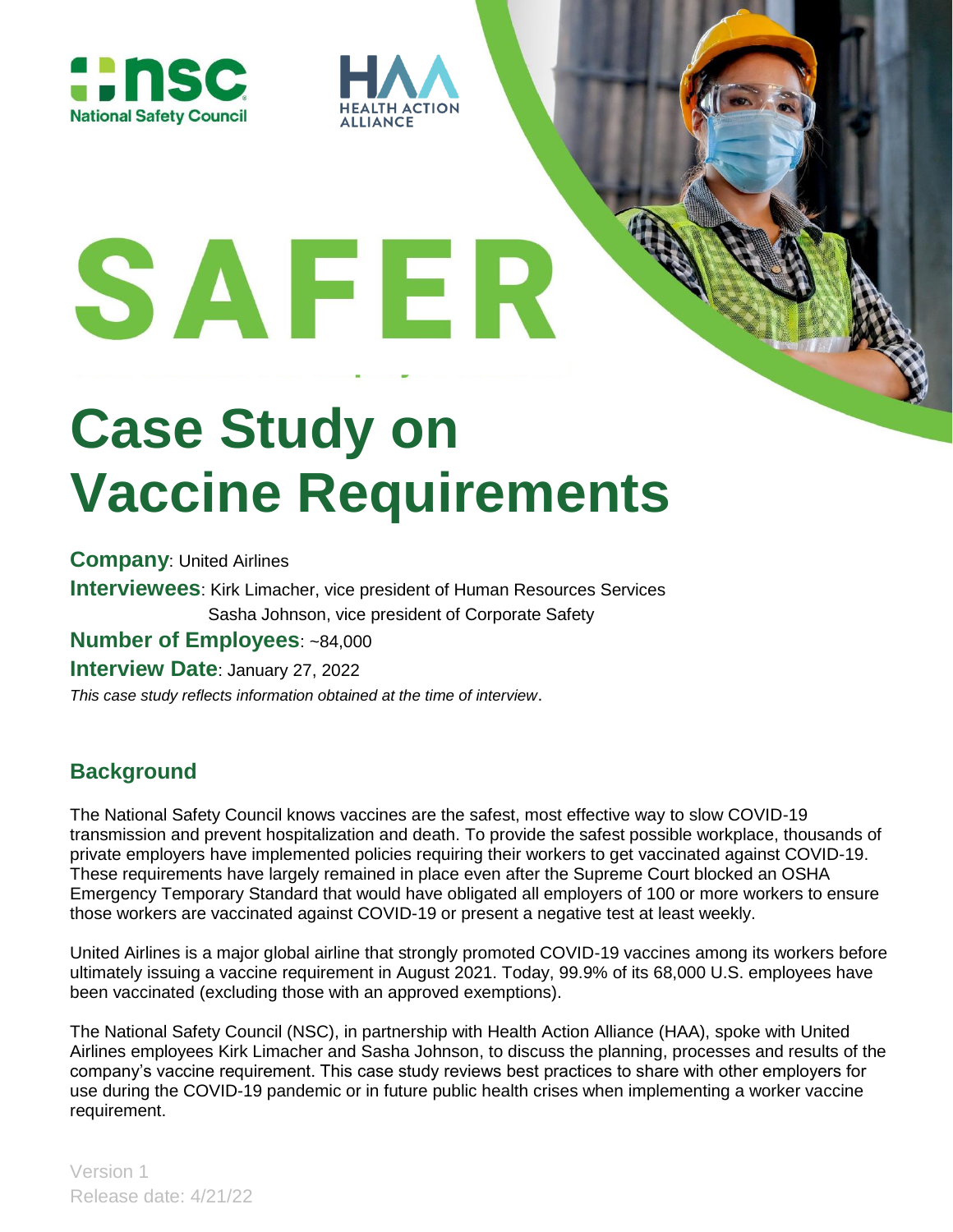#### **Planning and processes**

#### **SAFER Vaccine** ūΤ **Requirement Spectrum** National Safety Council COVID-19 COVID-19 COVID-19 **HONOR PARTIAL SOFT HARD**

**REQUIREMENT** 

**Require workers to** 

either show proof

of vaccination

to frequent

status or submit

**COVID-19 testing** 

п

**BEST FOR REMOTE WORKFORCE** 

state and state them were the first and

**Require** 

vaccination to

mandates without

requiring proof of<br>vaccination status

BEST FOR HYBRID WORKFORCE

BEST FOR IN-PERSON WORKFORCE

-------

**REQUIREMENT** 

**Require all workers** 

to show proof of

to do their work

vaccination status

#### **STRENGTH OF REQUIREMENT**

**REQUIREMENT** 

Require workers to<br>show proof of

vaccination status<br>before returning

to certain job

functions or to<br>enter a non-rem

workplace

According to the Council's [Vaccine Requirement Spectrum,](https://www.nsc.org/getmedia/4ef40021-5d27-4016-a770-06a16033f4ad/safer-spectrum-of-vaccine-requirements-infographic.pdf) various levels of vaccine requirements exist for companies to put in place depending on their workforce's risk. United Airlines implemented and maintains a "hard" vaccine requirement. Even prior to FDA approval, as vaccines first became widely available, United began a broad and extensive communications campaign providing factual information to employees about the importance of vaccines, creating opportunities for people to speak with health experts about their vaccine questions and building forums for peers to share why they got vaccinated. To remove barriers to access, United distributed shots at on-site vaccination clinics.

United Airlines' approach to vaccines was guided by its emphasis on safety, both in connection with the pandemic and otherwise. (For example, it was the first airline to require all passengers over the age of two to wear masks while on the airplane.) Accordingly, United chose not to initially provide monetary incentives for vaccines. "We wouldn't normally provide incentives for being safe. It's core to our mission. There's no bonus for being a safe airline. So giving an incentive to get the vaccine didn't make sense to us," Limacher said. Instead, the company incentivized vaccinations a different way. For example, flights to India, where COVID-19 cases had spiked, were only available to vaccinated crews during periods of 2021 to ensure crew safety. Ultimately, a vaccine incentive was rolled out to all U.S.-based employees after incentives were bargained with specific union groups and to maintain parity across employee populations.



Version 1 Release date: 4/21/22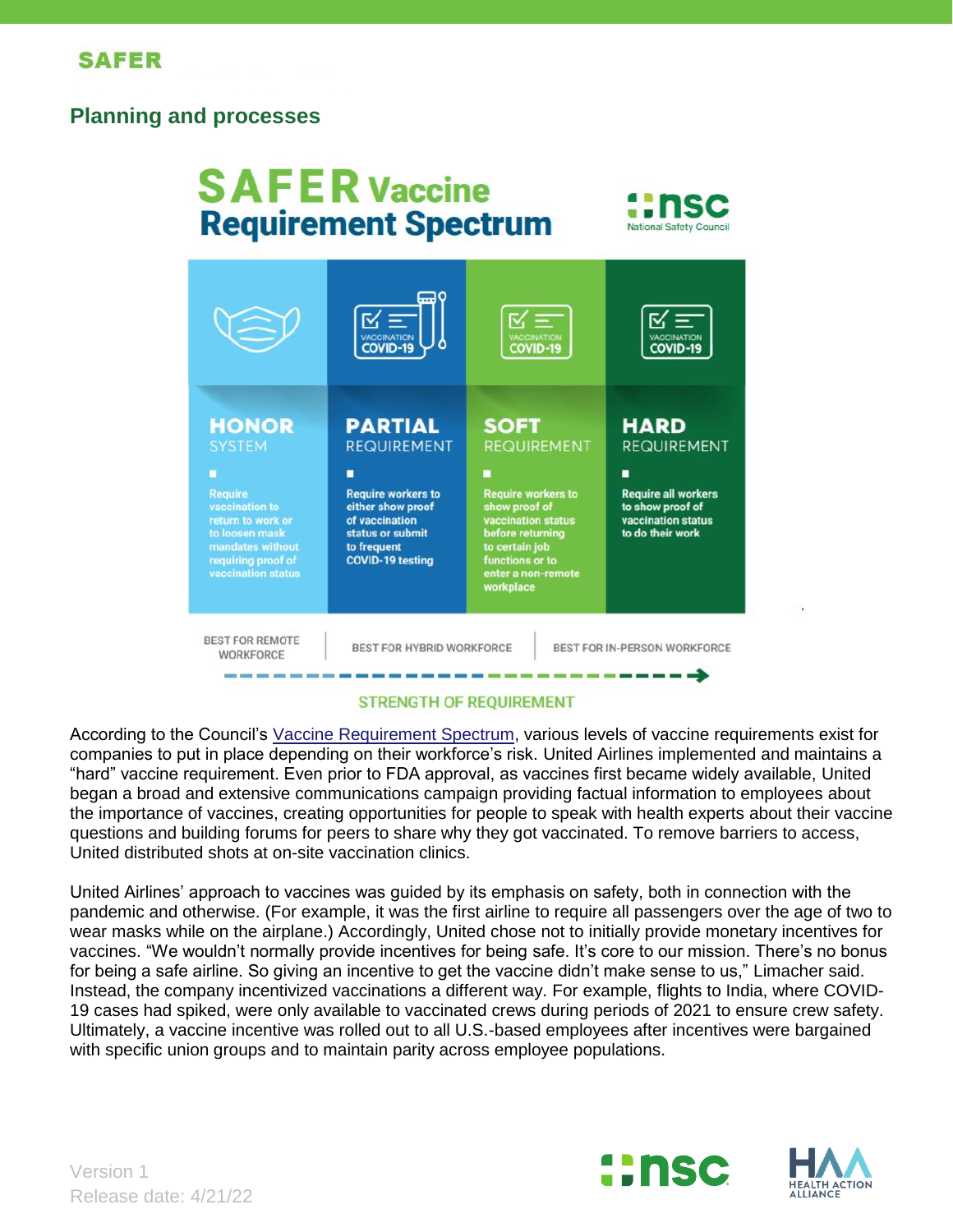### **SAFER**

After all of the outreach to workers about vaccines, United's employee vaccination uptake plateaued at the same time as caseloads nationally were falling in summer 2021, and executives thought they might not need to issue a requirement after all. Then, the Delta variant hit.

### **Putting the requirement into effect**

Saddened by United employees dying at a rate of roughly one per week, CEO Scott Kirby and his executive leadership team decided unanimously to require vaccinations.

"We did not make the decision based on any government directive or outside influence. So that made it clear to execute since it was based on our principles. We made the call, we owned the decision," Johnson said.

United began the process by requiring new hires to get vaccinated, then extended the policy to current employees. Throughout the period before the vaccination deadline, United again took a multi-tiered approach to vaccine education, from trainings and town halls where employees' questions were answered, down to discussions held in airport breakrooms, one-on-one sessions and more.

"Every leader knew they would need to be prepared to talk about it in the field, and that it would be part of everybody's everyday role to talk about it," Johnson said. "And we answered every question out there, though us telling people it was safe was not nearly effective as when someone with a medical background not paid by United did. Having doctors available for those conversations made a big difference."

When United announced its vaccine requirement on Aug. 6, 2021, just under 60% of its employees were vaccinated against COVID-19. By the Sept. 27 deadline, that figure was 99.7%. Only a very small number of employees (approximately 200 in a workforce of 68,000, or 0.3%) were terminated for failing to meet the vaccine requirement. According to Limacher, the data did not support claims that employees would quit their jobs if required to get vaccinated.

Limacher also noted that United is fully compliant with the Americans with Disabilities Act and Title VII. Workers exempted from the vaccine requirement were granted accommodations ranging from the mandatory wearing of KN95 masks, twice-weekly testing for some roles, and temporary unpaid leave for others until pandemic conditions meaningfully recede (as defined by specific numerical metrics). Employees granted a religious or medical exemption are not counted against the 99.7% compliance rate.

#### **Results, impact and lessons learned**

United's policy has been broadly successful in reducing hospitalization and death due to COVID-19. In the later months of 2021 and into 2022, the world was dealing with an increase in cases from the Omicron variant. United Airlines has not been immune to the Omicron wave, with 30% of its employees at one location contracting COVID-19 in late December 2021. However, the vast majority of its workers who contracted the COVID-19 virus were able to return to work sooner and more safely than those unvaccinated.

When asked about the biggest lessons learned along the way, Johnson said with United having such a diverse population, she would have put an earlier emphasis on the intimate, informal and one-on-one conversations the company engaged in after announcing its vaccine requirement, and would have held more in-person conversations with medical experts from diverse backgrounds.

United Airlines has stood firm on its decision to require vaccinations and will maintain its policy even in the absence of a government mandate. Johnson and Limacher point to this voluntary choice to require